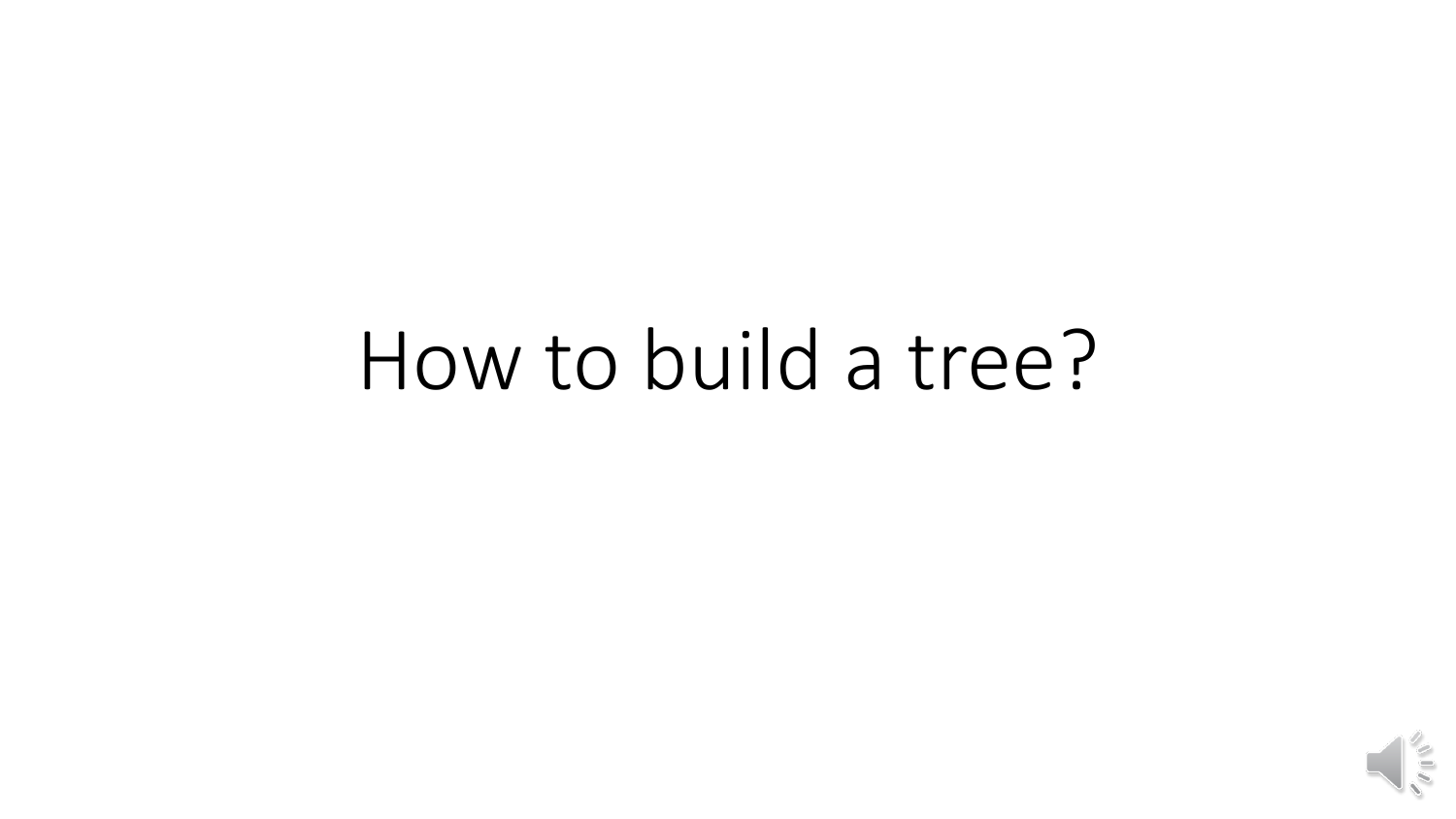## How to build a tree?

- 1. Build a dataset for your protein or gene
	- BLAST What species? What database? What substitution matrix? What evalue?
	- Informative sequence names
- 2. Build a multiple sequence alignment.
- 3. Choose a tree building algorithm



branch length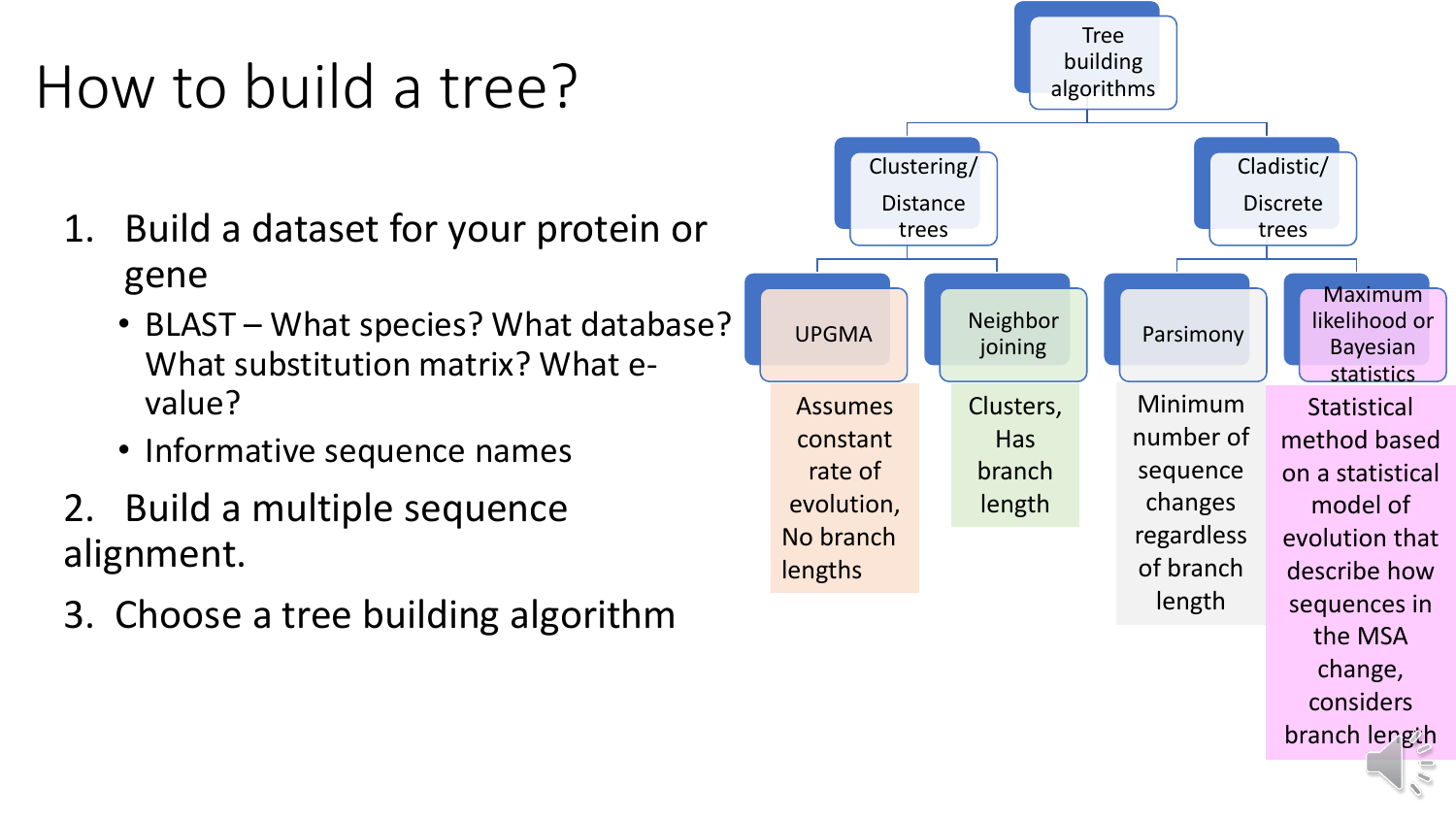In short, distance trees are based on pairwise sequence identities

• Different operations are done to reach the final tree, but it is only based on distance from pairwise sequence identities (or other metric such as morphological characters).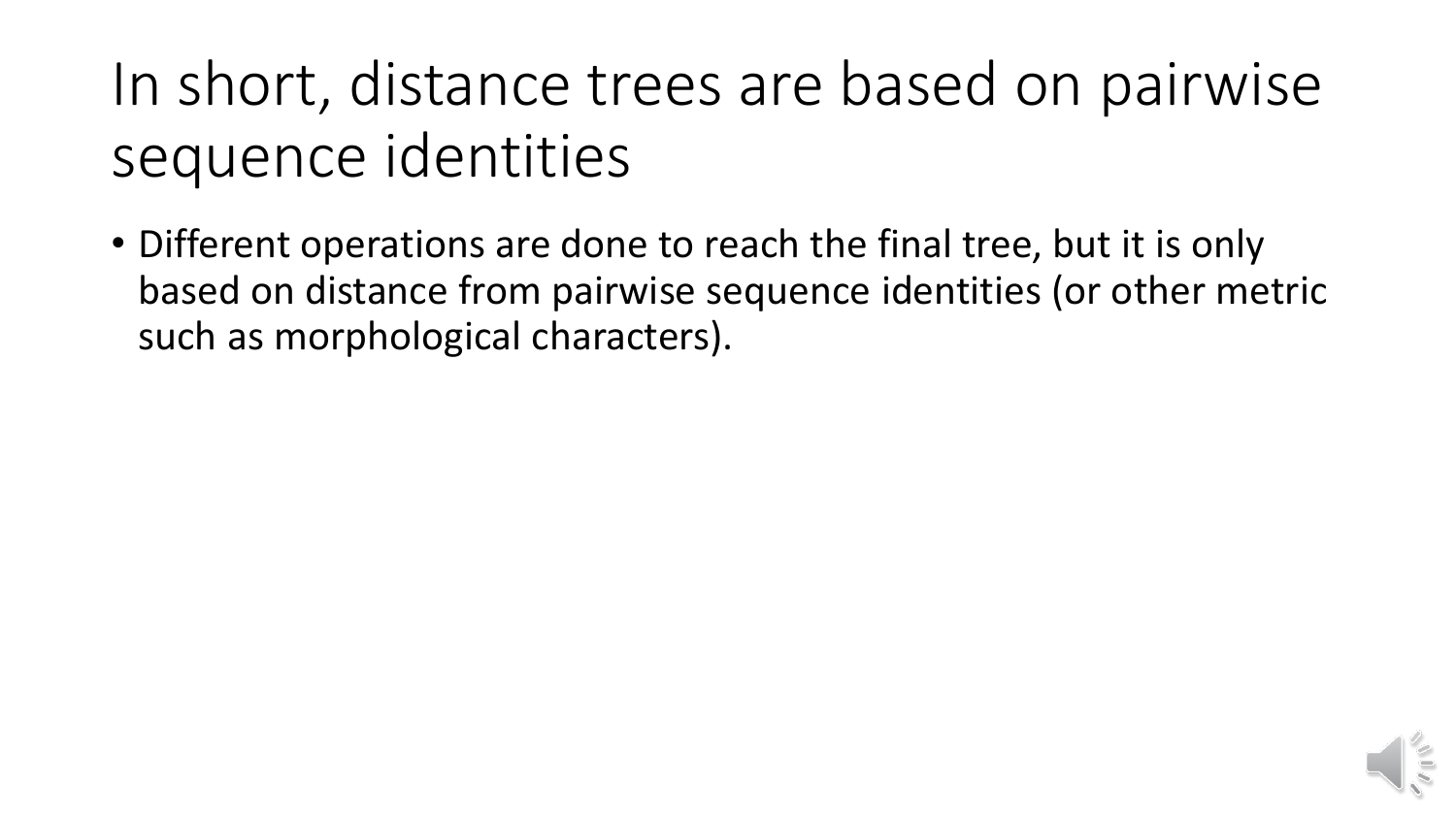

Procedure to build a discrete or characterbased tree (e.g. Maximum Likelihood)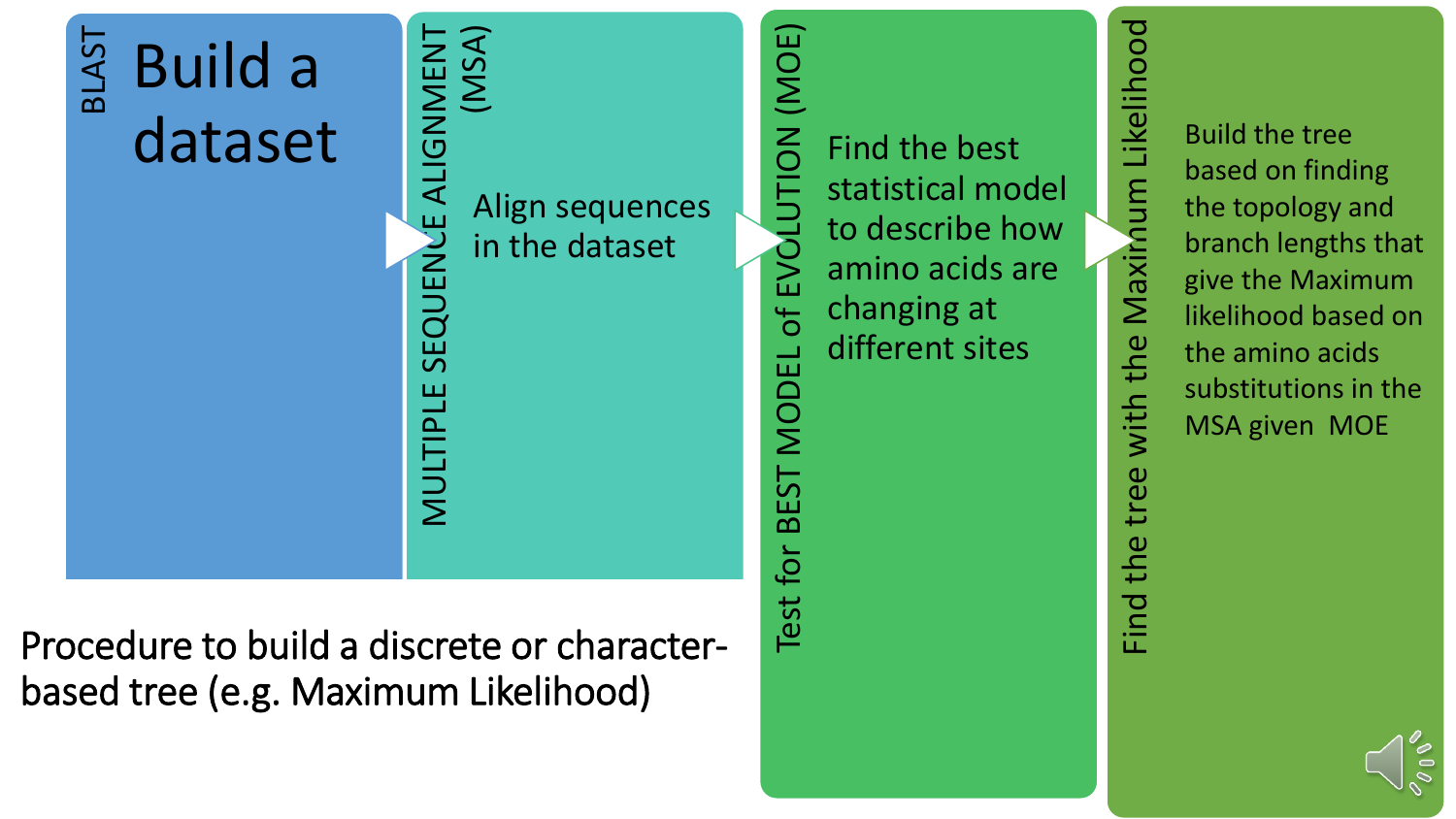### Discrete/character-based methods

These methods are character based: The tree is built based on how the sequences in the MSA changing per site.

- Maximum likelihood: e.g. RAXML, PhyML
- Bayesian statistics: e.g. MrBayes

(protein or nucleotide sequences)

SSRDFLAGLAFRVFHSTOYIRHGSRPI AGLLSSRDFLAGLAFRVFHSTQYIRHASKPMYTPEPD AGLLSSRDFLAGLAFRVFHSTQYIRHSSKPMYTPEPD AGLLSSRDFLGGLAFRVFHCTQYIRHGSKPMYTPEPD AGLLSSRDFLGGLAFRVFHCTQYIRHGSKPMYTPEPD AGLLSSRDFLGGLAFRVFHCTQYIRHGSKPMYTPEPD AGYLSPRDFLAGLAYRVFHCTQYVRHGSDPLYTPEPD AGYLSPRDFLAGLAYRVFHCTQYIRHGSDPLYTPEPD AGYLSPRDFLAGLAYRVFHCTQYVRHGSDPLYTPEPD AGYLSPRDFLAGLAYRVFHCTQYVRHGSDPLYTPEPA AGYLSPRDFLAGLAFRVFHCTQYVRHSSDPLYTPEPD AGYLSPRDFLAGLAYRVFNCTQYIRHSTDPLYTPEPD AGYLSPRDFLSGLAFRVFHCTQYVRHSSDPLYTPEPD AGYLSPRDFLAGLAFRVFHCTQYVRHSSDPFYTPEPD AGYLSPRDFLSGLAFRVFHCTQYVRHSSDPFYTPEPD AGYLSPRDFLAGLAFRVFHCTQYVRHSSDPLYTPEPD AGYLSPRDFLAGLAFRVFHCTQYVRHSSDPLYTPEPD AGYLSPRDFLAGLAFRVFHCTQYVRHSSDPLYTPEPD AGFLAPRDFLAGLAFRVFHCTQYVRHSSAPLYTPEPD <mark>AGLLSARD</mark>FLASLAF<mark>RVFQCTQYIRHF</mark>SSPT<mark>HSPEPD</mark> AGLLSARDFLASLAFRVFQCTQYIRHPSAPMHSPEPD AGLLSARDFLASLAFRVFQCTQYIRHASSPMHSPEPD AGLLSARDFLASLAFRVFQCTQYIRHASSPMHSPEPD AGLLSPSDFLASLAFRVFQCTQYIRHSSAPKHSPEPD AGLLSARDFLASLAFRVFQCTQYIRHASSPMHSPEPD AGLLSARDFLASLAFRVFQCTQYIRHASSPMHSPEPD .ASLAFRVFQCTQYVRHASAPMHSPE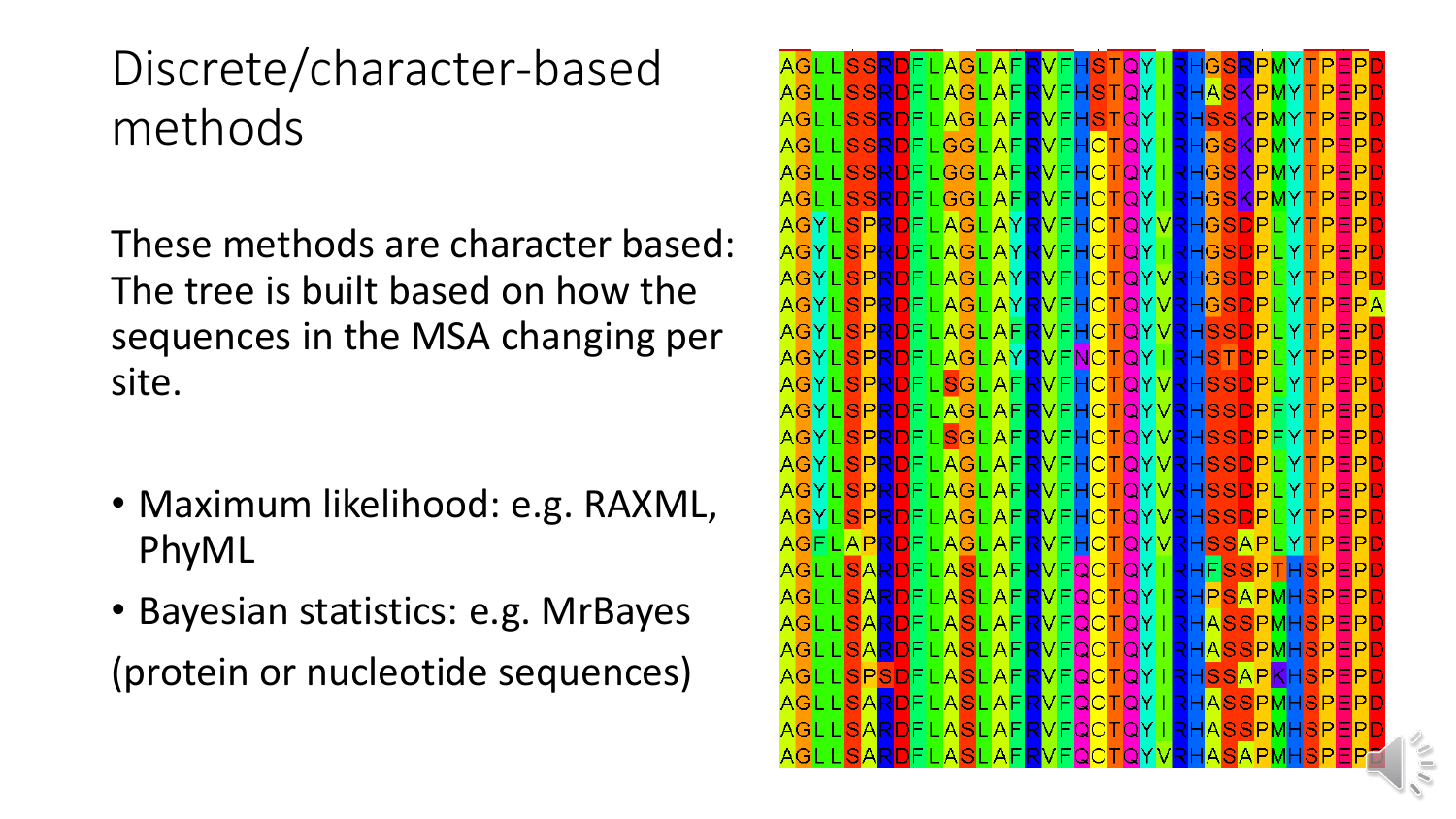#### 1. Do sequences in different alignments evolve at the same rate?

AGLISSRDELAGLAERVEHSTOYIRHGSRPM AGLLSSRDFLAGLAFRVFHSTQYIRHASKPMYTPEPD AGLLSSRDFLAGLAFRVFHSTQYIRHSSKPMYTPEPD AGLLSSRDFLGGLAFRVFHCTQYIRHGSKPMYTPEPD AGLLSSRDFLGGLAFRVFHCTQYIRHGSKPMYTPEPD AGLLSSRDFLGGLAFRVFHCTQYIRHGSKPMYTPEPD AGYLSPRDFLAGLAYRVFHCTQYVRHGSDPLYTPEPE AGYLSPRDFLAGLAYRVFHCTQYIRHGSDPLYTPEPD AGYLSPRDFLAGLAYRVFHCTQYVRHGSDPLYTPEPD AGYLSPRDFLAGLAYRVFHCTQYVRHGSDPLYTPEPA AGYLSPRDFLAGLAFRVFHCTQYVRHSSDPLYTPEPD AGYLSPRDFLAGLAYRVFNCTQYIRHSTDPLYTPEPD AGYLSPRDFLSGLAFRVFHCTQYVRHSSDPLYTPEPD AGYLSPRDFLAGLAFRVFHCTQYVRHSSDPFYTPEPD AGYLSPRDFLSGLAFRVFHCTQYVRHSSDPFYTPEPD AGYLSPRDFLAGLAFRVFHCTQYVRHSSDPLYTPEPD AGYLSPRDFLAGLAFRVFHCTQYVRHSSDPLYTPEPD AGYLSPRDFLAGLAFRVFHCTQYVRHSSDPLYTPEPD AGFLAPRDFLAGLAFRVFHCTQYVRHSSAPLYTPEPD AGLLSARDFLASLAFRVFQCTQYIRHFSSPTHSPEPD AGLLSARDFLASLAFRVFQCTQYIRHPSAPMHSPEPD <mark>AGLLSARD</mark>FLASLAFRVFQCTQYIRHASSPMHSPEP<mark>[</mark> AGLLSARDFLASLAFRVFQCTQYIRHASSPMHSPEPD AGLLSPSDFLASLAFRVFQCTQYIRHSSAPKHSPEPD AGLLSARDFLASLAFRVFQCTQYIRHASSPMHSPEPD AGLLSARDFLASLAFRVFQCTQYIRHASSPMHSPEPD R<mark>d</mark>flaslafrvfqctqyvrhasapmhspe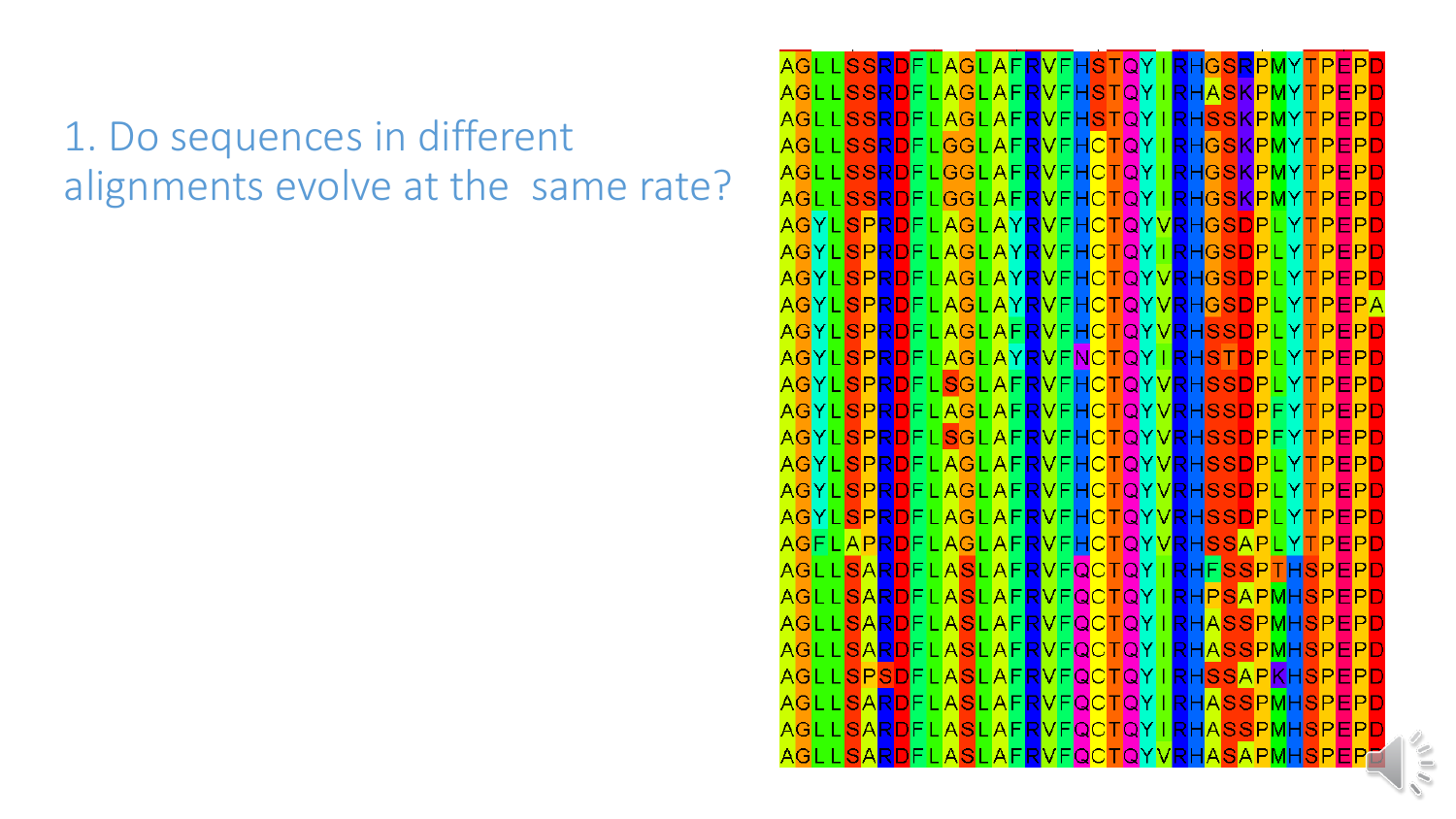1. Do sequences in different alignments evolve at the same rate?

No, rates vary!

Different alignments (and different parts of alignments) tend to have different rate distributions.

Remember different BLOSUM and different PAM matrices?

JTT, LG, HIVb, mtMam, etc… Lots of different substitution matrices.

We need to know which substitution matrix is the better fit for our data!

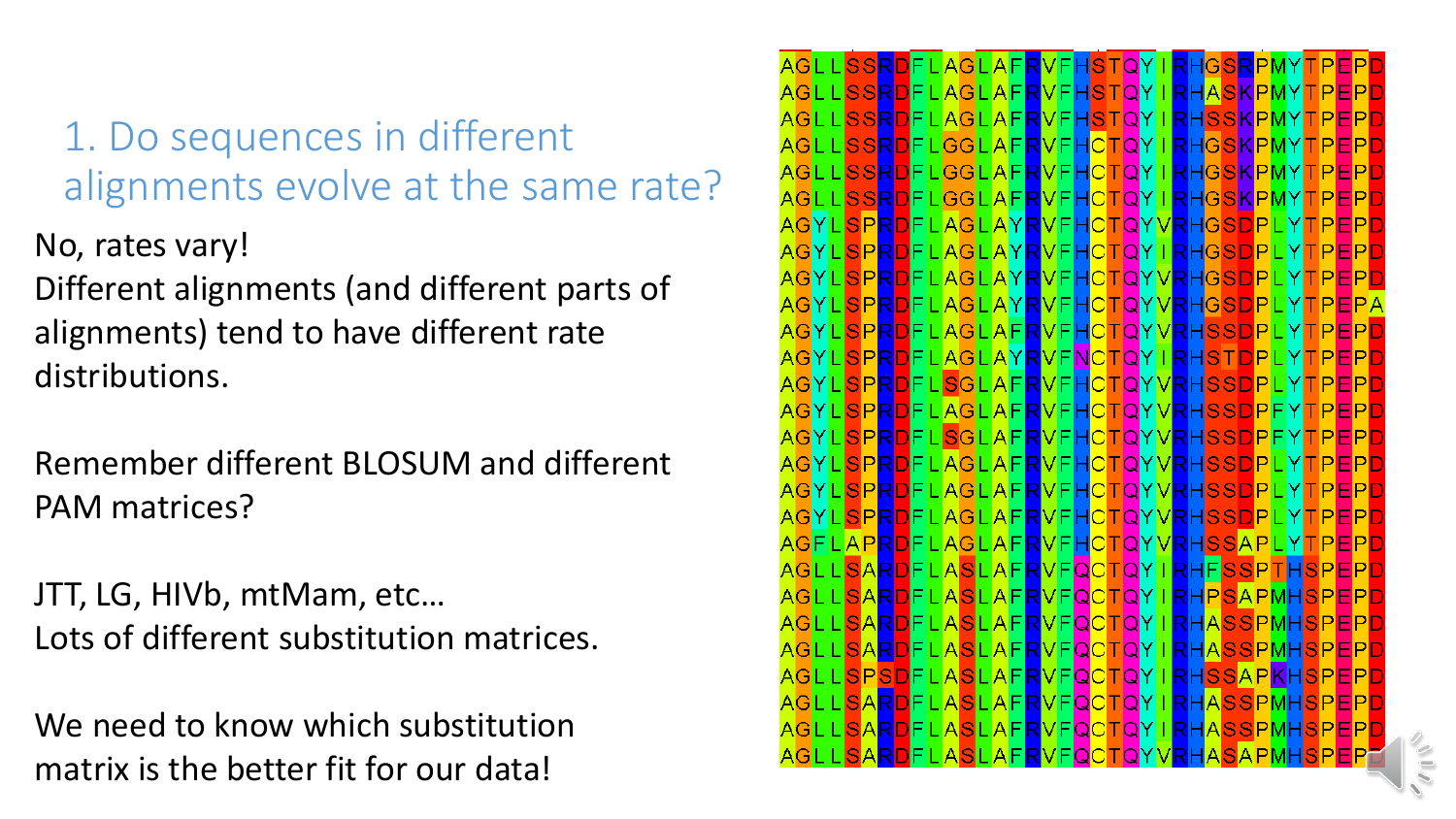### 2. Do all sites in a protein evolve at the same rate?

ISSRDFLAGLAFRVFHSTOYIRHGSRPMYTPFP<mark>L</mark> AGLLSSRDFLAGLAFRVFHSTQYIRHASKPMYTPEPD AGLLSSRDFLAGLAFRVFHSTQYIRHSSKPMYTPEPD AGLLSSRDFLGGLAFRVFHCTQYIRHGSKPMYTPEPD AGLLSSRDFLGGLAFRVFHCTQYIRHGSKPMYTPEPD AGLLSSRDFLGGLAFRVFHCTQYIRHGSKPMYTPEPD AGYLSPRDFLAGLAYRVFHCTQYVRHGSDPLYTPEPE AGYLSPRDFLAGLAYRVFHCTQYIRHGSDPLYTPEPD AGYLSPRDFLAGLAYRVFHCTQYVRHGSDPLYTPEPD AGYLSPRDFLAGLAYRVFHCTQYVRHGSDPLYTPEPA AGYLSPRDFLAGLAFRVFHCTQYVRHSSDPLYTPEPD AGYLSPRDFLAGLAYRVFNCTQYIRHSTDPLYTPEPD AGYLSPRDFLSGLAFRVFHCTQYVRHSSDPLYTPEPD AGYLSPRDFLAGLAFRVFHCTQYVRHSSDPFYTPEPD AGYLSPRDFLSGLAFRVFHCTQYVRHSSDPFYTPEPL AGYLSPRDFLAGLAFRVFHCTQYVRHSSDPLYTPEPD AGYLSPRDFLAGLAFRVFHCTQYVRHSSDPLYTPEPD AGYLSPRDFLAGLAFRVFHCTQYVRHSSDPLYTPEPL AGFLAPRDFLAGLAFRVFHCTQYVRHSSAPLYTPEPD AGLLSARDFLASLAFRVFQCTQYIRHFSSPTHSPEPD AGLLSARDFLASLAFRVFQCTQYIRHPSAPMHSPEPD AGLLSARDFLASLAFRVFQCTQYIRHASSPMHSPEPD AGLLSARDFLASLAFRVFQCTQYIRHASSPMHSPEPD AGLLSPSDFLASLAFRVFQCTQYIRHSSAPKHSPEPD AGLLSARDFLASLAFRVFQCTQYIRHASSPMHSPEPD AGLLSARDFLASLAFRVFQCTQYIRHASSPMHSPEPD D<mark>flaslafrvfqctqyvrhasapmhsp</mark>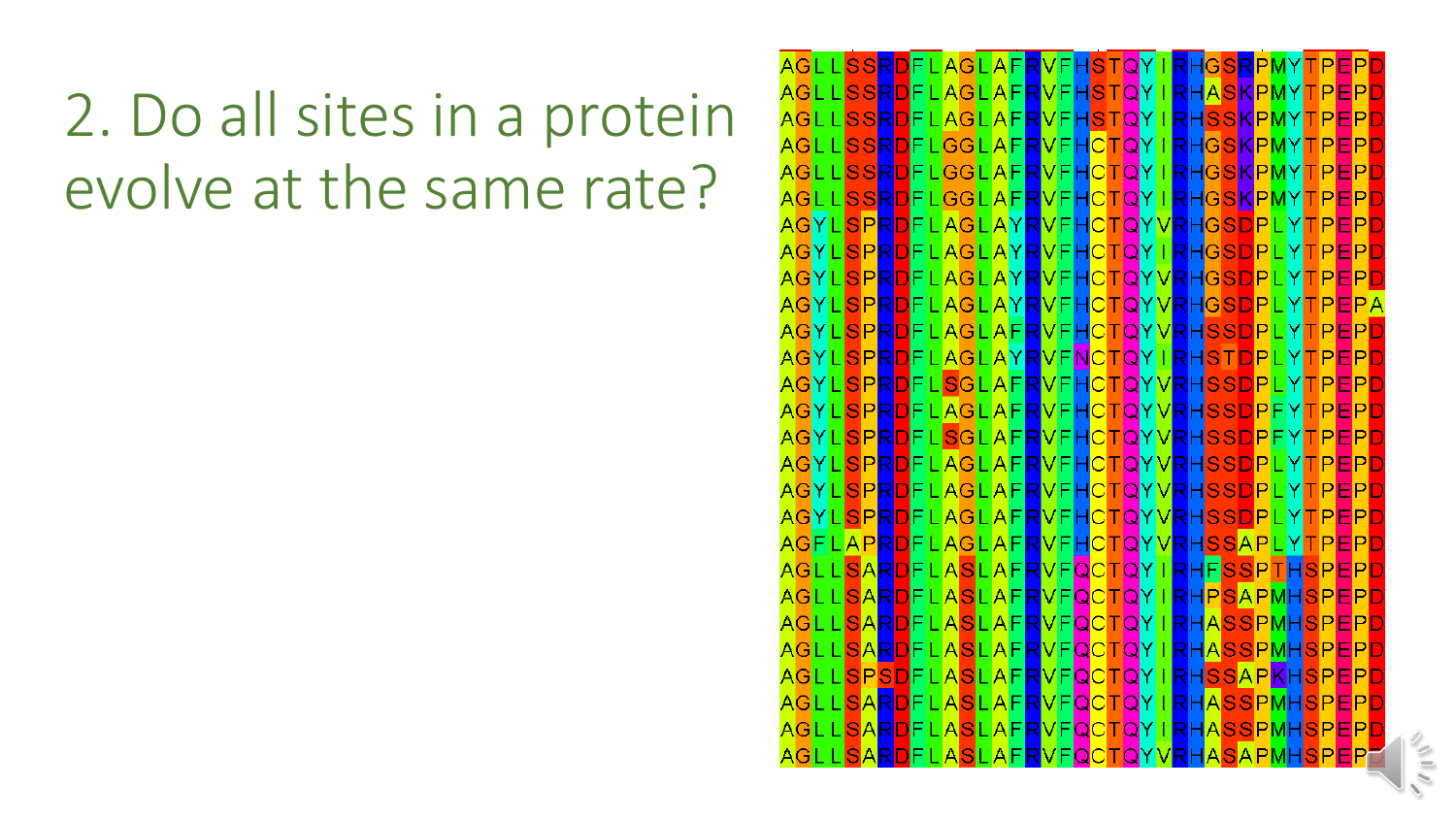### 2. Do all sites in a protein evolve at the same rate?

No, usually not.

4-6 rate categories are commonly used to describe different rates at different sites.

The distribution of rates in an alignment is modelled by a GAMMA DISTRIBUTION.

AGLLSSRDFLAGLAFRVFHSTQYIRHGSRPMYTPEPD AGLLSSRDFLAGLAFRVFHSTQYIRHASKPMYTPEPD AGLLSSRDFLAGLAFRVFHSTQYIRHSSKPMYTPEPD AGLLSSRDFLGGLAFRVFHCTQYIRHGSKPMYTPEPD AGLLSSRDFLGGLAFRVFHCTQYIRHGSKPMYTPEPD AGLLSSRDFLGGLAFRVFHCTQYIRHGSKPMYTPEPD AGYLSPRDFLAGLAYRVFHCTQYVRHGSDPLYTPEPD AGYLSPRDFLAGLAYRVFHCTQYIRHGSDPLYTPEPD AGYLSPRDFLAGLAYRVFHCTQYVRHGSDPLYTPEPD AGYLSPRDFLAGLAYRVFHCTQYVRHGSDPLYTPEPA AGYLSPRDFLAGLAFRVFHCTQYVRHSSDPLYTPEPD AGYLSPRDFLAGLAYRVFNCTQYIRHSTDPLYTPEPD AGYLSPRDFLSGLAFRVFHCTQYVRHSSDPLYTPEPD AGYLSPRDFLAGLAFRVFHCTQYVRHSSDPFYTPEPD AGYLSPRDFLSGLAFRVFHCTQYVRHSSDPFYTPEPD AGYLSPRDFLAGLAFRVFHCTQYVRHSSDPLYTPEPD AGYLSPRDFLAGLAFRVFHCTQYVRHSSDPLYTPEPD AGYLSPRDFLAGLAFRVFHCTQYVRHSSDPLYTPEPD AGFLAPRDFLAGLAFRVFHCTQYVRHSSAPLYTPEPD AGLLSARDFLASLAFRVFQCTQYIRHFSSPTHSPEPD AGLLSARDFLASLAFRVFQCTQYIRHPSAPMHSPEPD AGLLSARDFLASLAFRVFQCTQYIRHASSPMHSPEPD AGLLSARDFLASLAFRVFQCTQYIRHASSPMHSPEPD AGLLSPSDFLASLAFRVFQCTQYIRHSSAPKHSPEPD AGLLSARDFLASLAFRVFQCTQYIRHASSPMHSPEPD AGLLSARDFLASLAFRVFQCTQYIRHASSPMHSPEPD RDFLASLAFRVFQCTQYVRHASAPMHSPE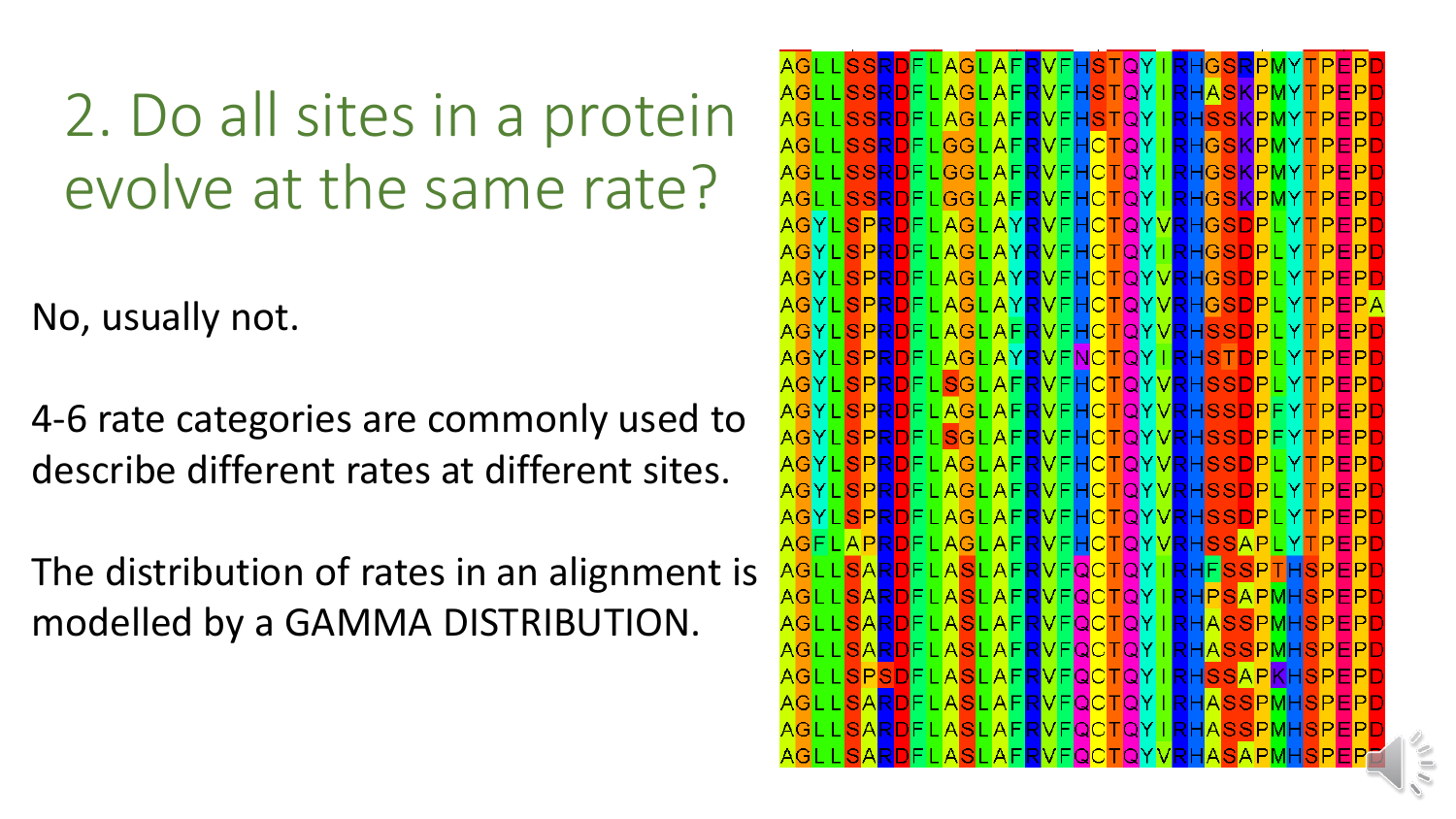

Bioinformatics and Functional Genomics, Third Edition, Jonathan Pevsner. **FIGURE 7.21** © 2015 John Wiley & Sons, Ltd. Published 2015 by John Wiley & Sons, Ltd. Companion Website: www.wiley.com/go/pevsnerbioinformatics

Gamma distribution (G) The gamma distribution shows<br> **The gamma distribution shows the rate distribution for a multiple sequence alignment.** 

4-6 rate categories are commonly used.

The shape parameter for the gamma distribution is called α.

If  $\alpha$  is small = large variation Some sites are evolving very rapidly and some very slowly.

If  $\alpha$  is large = little variation Most sites evolve at the same rate.

We need to know if our data warrants Gamma in our model of evolution.

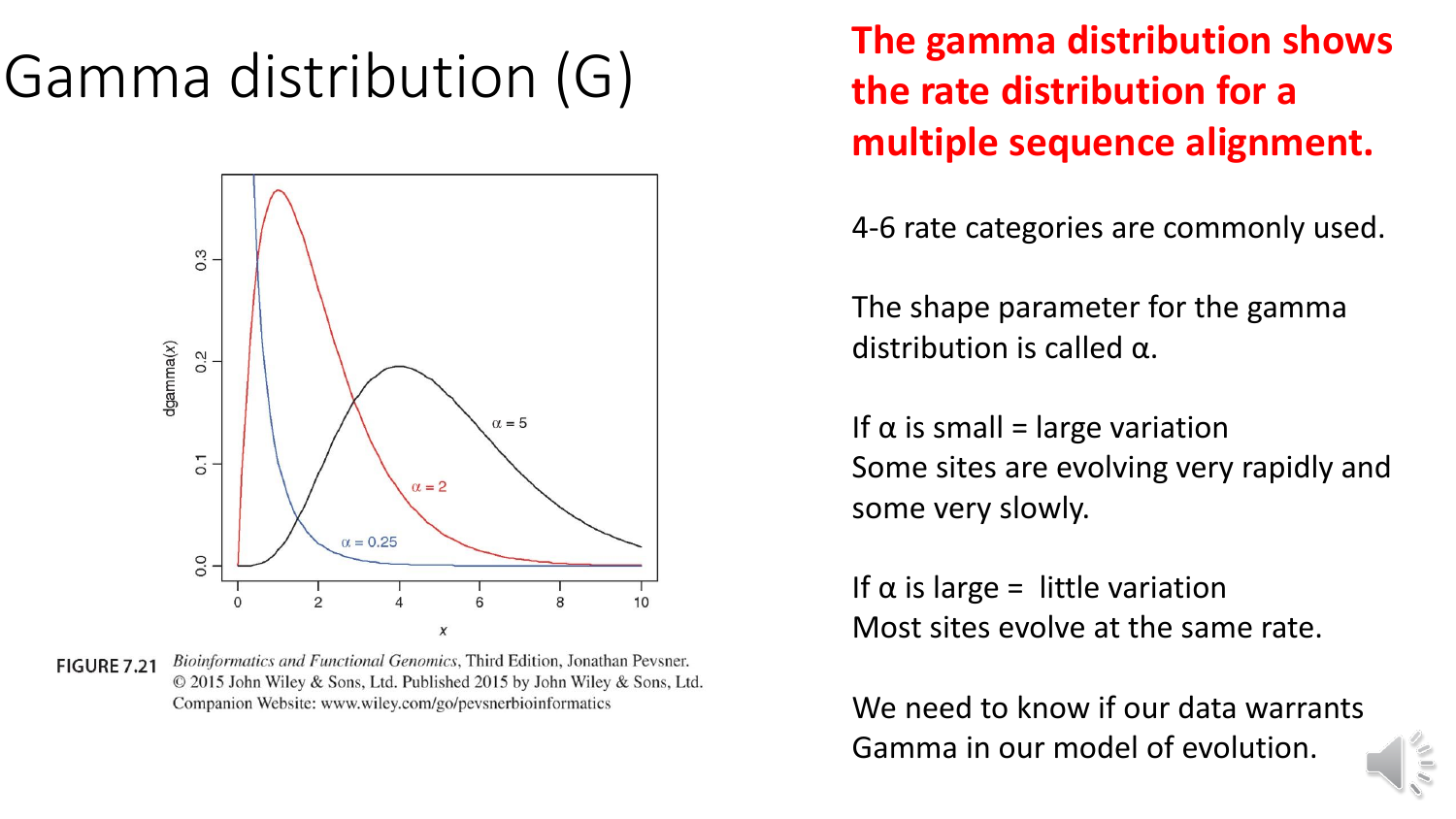### Amino acid frequencies (F)

Do the amino acid frequencies in our dataset deviate from those of the dataset used to build the substitution matrix?

\*\*\*\*\*\*\*\*\*\*\*\*\*\*\*\*\*\*\*\*\*\*\*\*\*\*\*\*\*\*\*\*\*\*\*\*\*\*\*\*\*\*\*\*\*\*\*\*\*\*\*\*\*\*\*\*\*\* Observed number of invariant sites: 54 Observed aminoacid frequencies: A: 0.064 C: 0.022 D: 0.057 E: 0.085 F: 0.057 G: 0.050 H: 0.029 I: 0.044 K: 0.066 L: 0.100 M: 0.013 N: 0.032 P: 0.051 Q: 0.040 R: 0.059 S: 0.074 T: 0.050 V: 0.058 W: 0.007 Y: 0.041 \*\*\*\*\*\*\*\*\*\*\*\*\*\*\*\*\*\*\*\*\*\*\*\*\*\*\*\*\*\*\*\*\*\*\*\*\*\*\*\*\*\*\*\*\*\*\*\*\*\*\*\*\*\*\*\*\*\*

### Invariant sites (I)

Do the invariant sites warrant them being considered as their own group?

An invariant site is conserved. That means that the amino acid is the same across all sequences.

AGLLSSRDFLAGLAFRVFHSTQYIRHGSRPMY AGLLSSRDFLAGLAFRVFHSTQYIRHASKPMY AGLLSSRDFLAGLAFRVFHSTQYIRHSSKPMY AGLLSSRDFLGGLAFRVFHCTQYIRHGSKPMY AGLLSSRDFLGGLAFRVFHCTQYIRHGSKPMY AGLLSSRDFLGGLAFRVFHCTQYIRHGSKPMY <mark>AGYLSPRD</mark>FLAGLAYRVFHCTQYVRHGSDPLY <mark>AGYLSPRD</mark>FLAGLAYRVFHCTQYIRHGSDPLY AGYLSPRDFLAGLAYRVFHCTQYVRHGSDPLY <mark>AGYLSPRD</mark>FLAGLAYRVFHCTQYVRHGSDPLY <mark>AGYLSPRD</mark>FLAGLAFRVFHCTQYVRHSSDPLY <mark>AGYLSPRD</mark>FLAGLAY<mark>R</mark>VFNCTQYI<mark>RHSTDPL</mark>Y AGYLSPRDFLSGLAFRVFHCTQYVRHSSDPLY <mark>AGYLSPRD</mark>FLAGLAFRVFHCTQYV<mark>RHSSDP</mark>FY AGYLSPRDFLSGLAFRVFHCTQYVRHSSDPFY AGYLSPRDFLAGLAFRVFHCTQYVRHSSDPLY AGYLSPRDFLAGLAFRVFHCTQYVRHSSDPLY AGYLSPRDFLAGLAFRVFHCTQYVRHSSDPLY <mark>AGFLAPRD</mark>FLAGLAFRVFHCTQYV<mark>RHSSAPL</mark>Y AGLLSARDFLASLAFRVFQCTQYIRHFSSPTF <mark>AGLLSARDFLASLAFRVFQCTQYIRHPSAPMF</mark> AGLLSARDFLASLAFRVFQCTQYIRHASSPMF <mark>AGLLSARD</mark>FLASLAFRVFQCTQYIRHASSPMH AGLLSPSDFLASLAFRVFQCTQYIRHSSAPKF AGLLSARDFLASLAFRVFQCTQYIRHASSPMF <mark>AGLLSARD</mark>FLASLAFRVFQCTQYIRHASY .<mark>sard</mark>flaslaf<mark>rvfqctqyvr</mark>f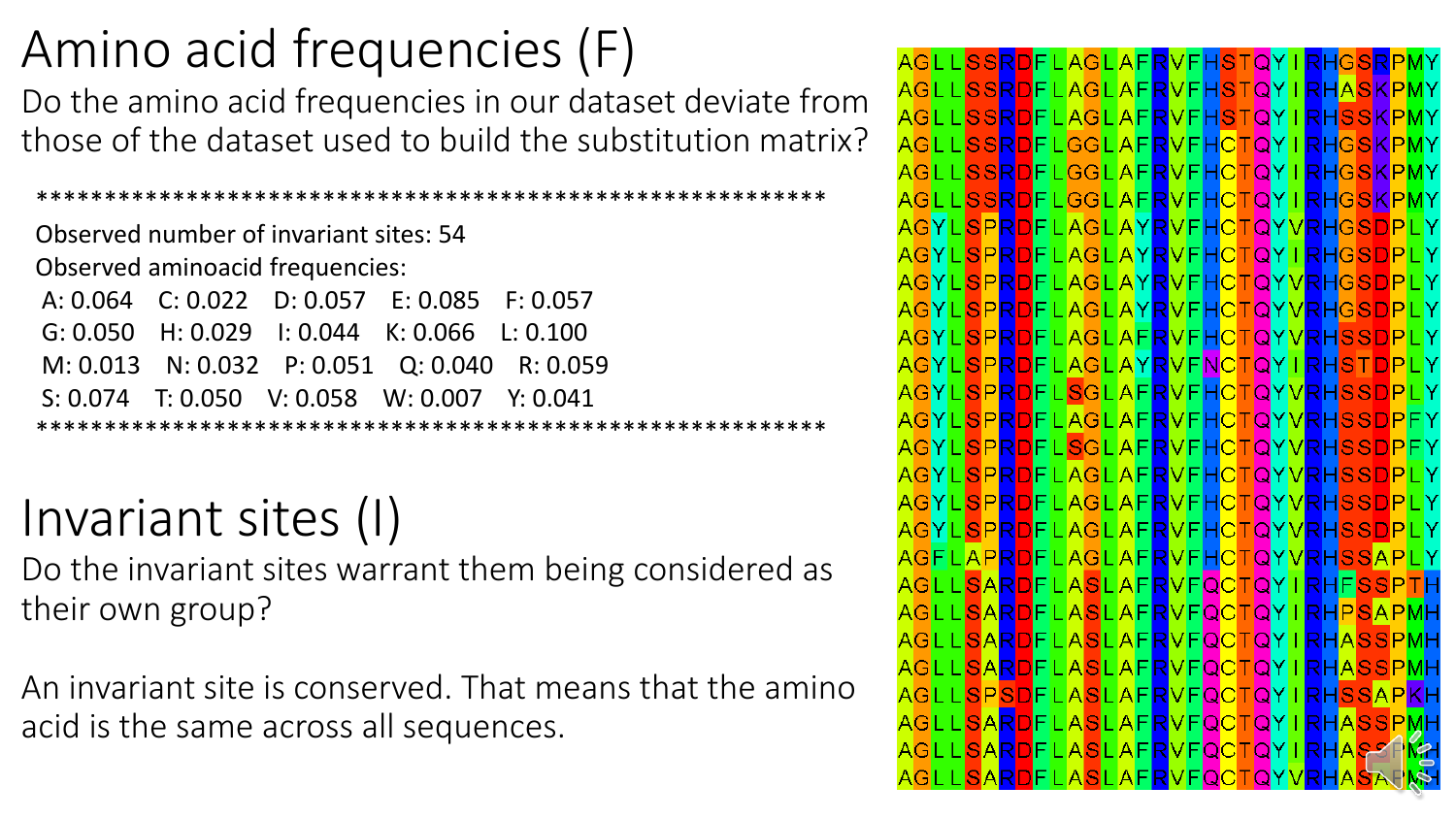Statistical methods such as Likelihood and Bayesian methods need a MODEL of EVOLUTION

## The MODEL of EVOLUTION describes how the sequences are changing in the MSA.

### The Model of evolution has 4 components:

- 1. Substitution matrix
- 2. Gamma distribution (G)
- 3. Amino acid frequencies (F)
- 4. Invariant sites (I)

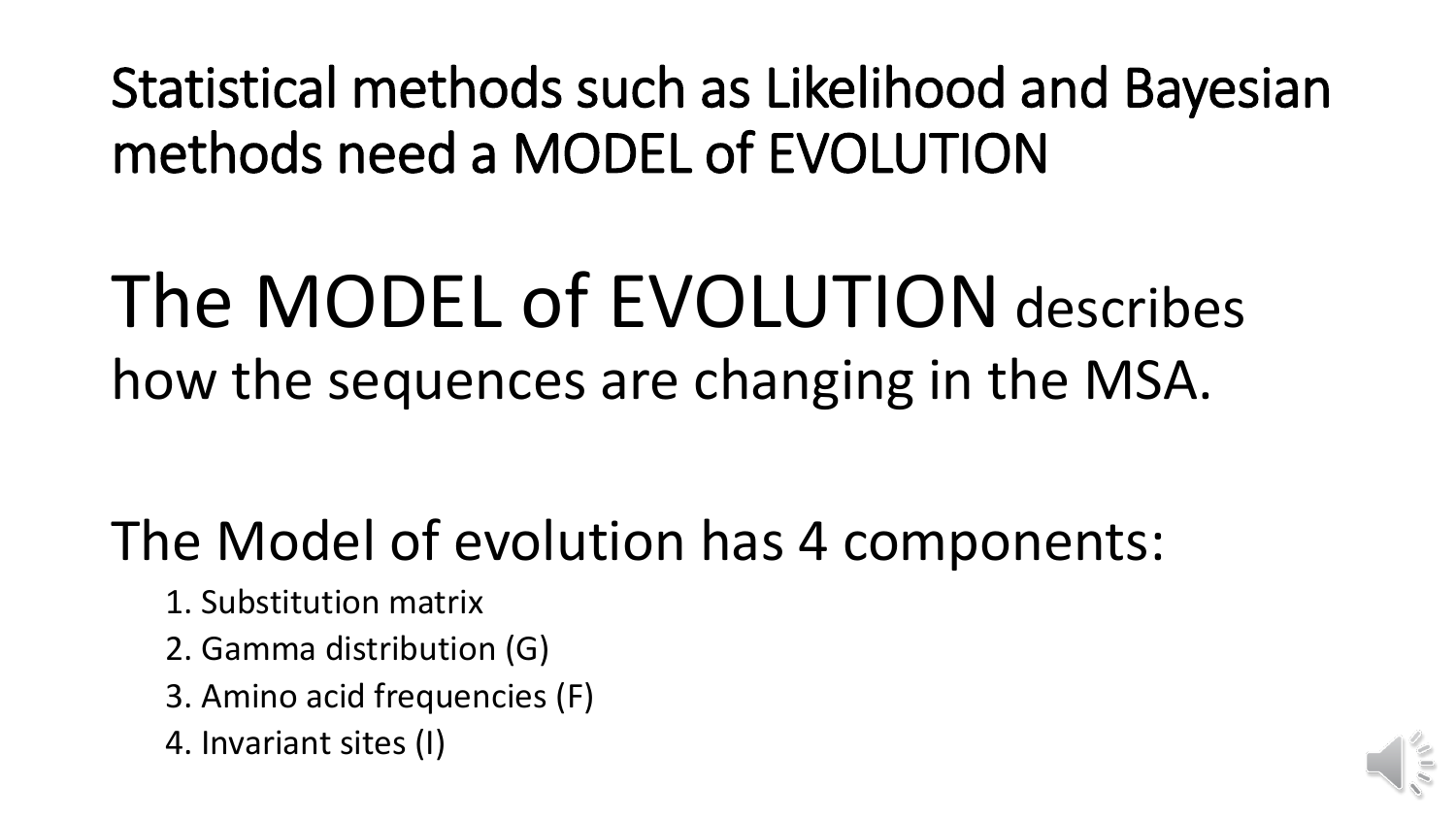This is the likelihood function -

# Maximum Likelihood

The model of evolution includes:  $\theta$  model of evolution

 $L_D = f(X|t, v, \theta)$ 

*LD* likelihood *X* data (sequence alignment) *t* tree *v* branch lengths

Substitution matrix + Amino acid frequencies (F) + Invariant sites (I) + Gamma (G)

Akaike Information Criterion AIC =  $-2\ln L_D+2K$  (K = number of parameters)

AIC does a trade-off between the goodness of fit and the number of parameters. Too many parameters can make the model slow.

Test for the best fitting model of evolution for each alignment before your build a tree.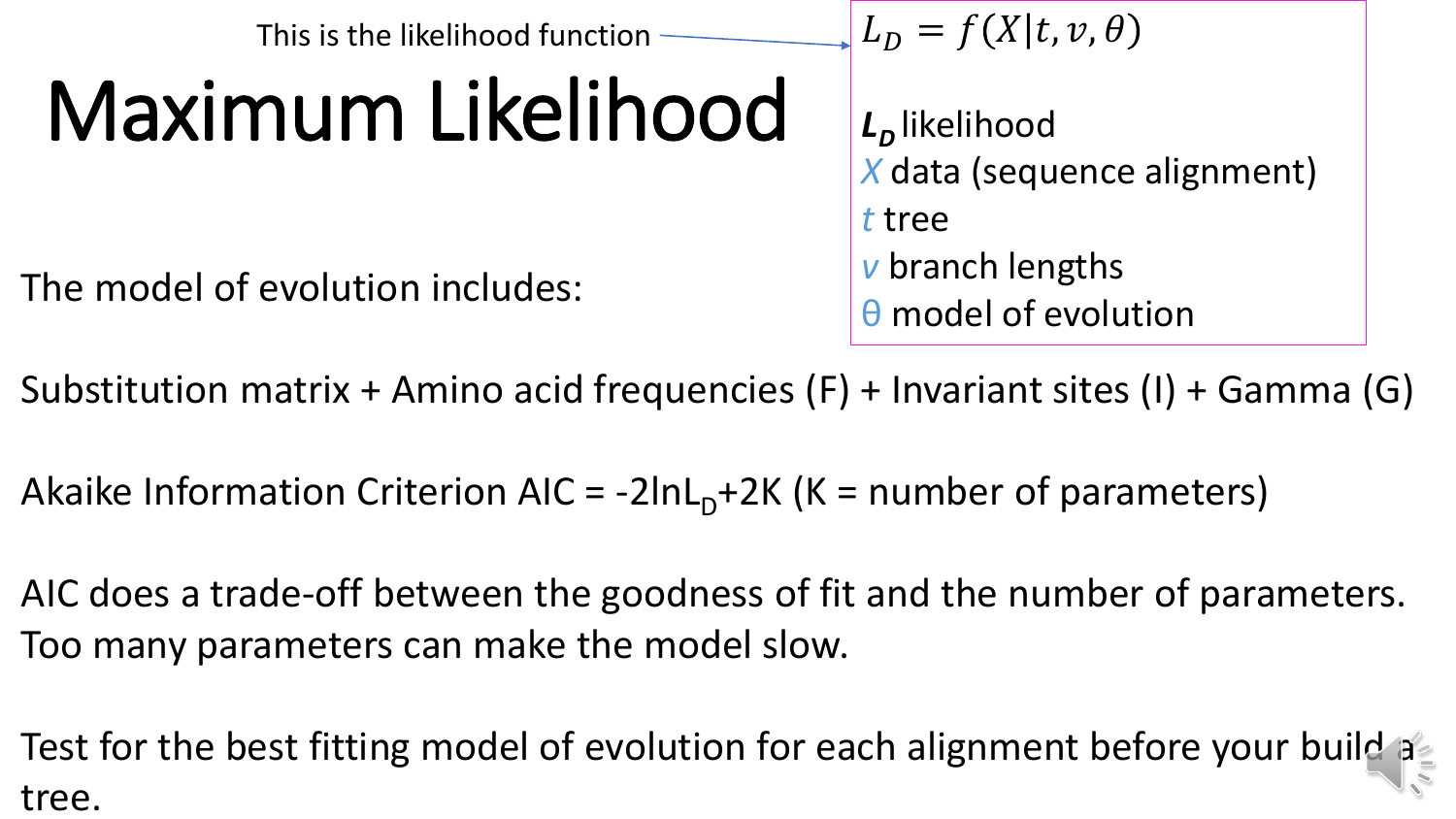#### **PhyML-SMS:**

Please cite:

**Organization** 

**Citations & Statistics** 

**Online programs** 

**Benchmarks Datasets** 

**Downloads** 

**Papers & contacts** 

**PhyML versions** 

**User guide** 

**Binaries** 

**Databases** 

**Home** 

**Partners** 

**PhyML** 

"SMS: Smart Model Selection in PhyML." Vincent Lefort, Jean-Emmanuel Longueville, Olivier Gascuel. Molecular Biology and Evolution, msx149, 2017.

#### Analysis name: likelihood

**PhyML results:** 

• Download (zip format)

#### • Tree Visualisation

#### Best model: JTT +G+I+F

 $+G+I+F$ 

 $+G+I+F$ 

 $(0.11)$ 

Substitution model Equilibrium frequencies Proportion of invariable sites Number of substitution rate categories Gamma shape parameter

Dayhoff

**VT** 

 $CNDENI$ 

 $:JTT$ : Empirical, : estimated  $(0.276)$ 

5783,01390

5784,76682

 $570227066$ 

5894,77490

5896,52782

EODE 02166

 $\therefore$  4 : estimated  $(2.810)$ 

**BIC**  $\mathbf{K}$ Llk **Model Decoration AIC** ग्रा  $+G+I+F$ 28  $-2837,58667$ 5731,17334 5842,93434 5733,35644 5841,12598  $JTT$  $+G+F$ 27  $-2839,67822$ -2866,95898 5751,91796 5787,84114  $JTT$  $+G+I$ 9 8 -2869,30766 5754,61532 5786,54703  $JTT$  $+G$  $-2849,55424$ 5755,10848 **HIVb**  $+G+I+F$ 28 5866,86948 Flu  $+G+I+F$ 28  $-2854, 26236$ 5764,52472 5876,28572  $-2861,10674$ 5778,21348 5889,97448  $+G+I+F$ 28 **WAG** 5781,92642 5893,68742 **MtREV**  $+G+I+F$ 28  $-2862,96321$ 5782,93536 5894,69636 **DCMut**  $+G+I+F$ 28 -2863,46768

28

28

 $70^{\circ}$ 

 $-2863,50695$ 

-2864,38341

 $70606257$ 

**Equilibrium frequencies : Empirical**  means that F, the amino acid frequencies are estimated from the multiple sequence alignment used to build the tree. This is +F.

#### If it said

**Equilibrium frequencies : Model**  The amino acid frequencies from the dataset used to make the substitution matrix is used. No F.

**FAQ News Online execution** 

Substitution matrix

**Datasets NGS** 

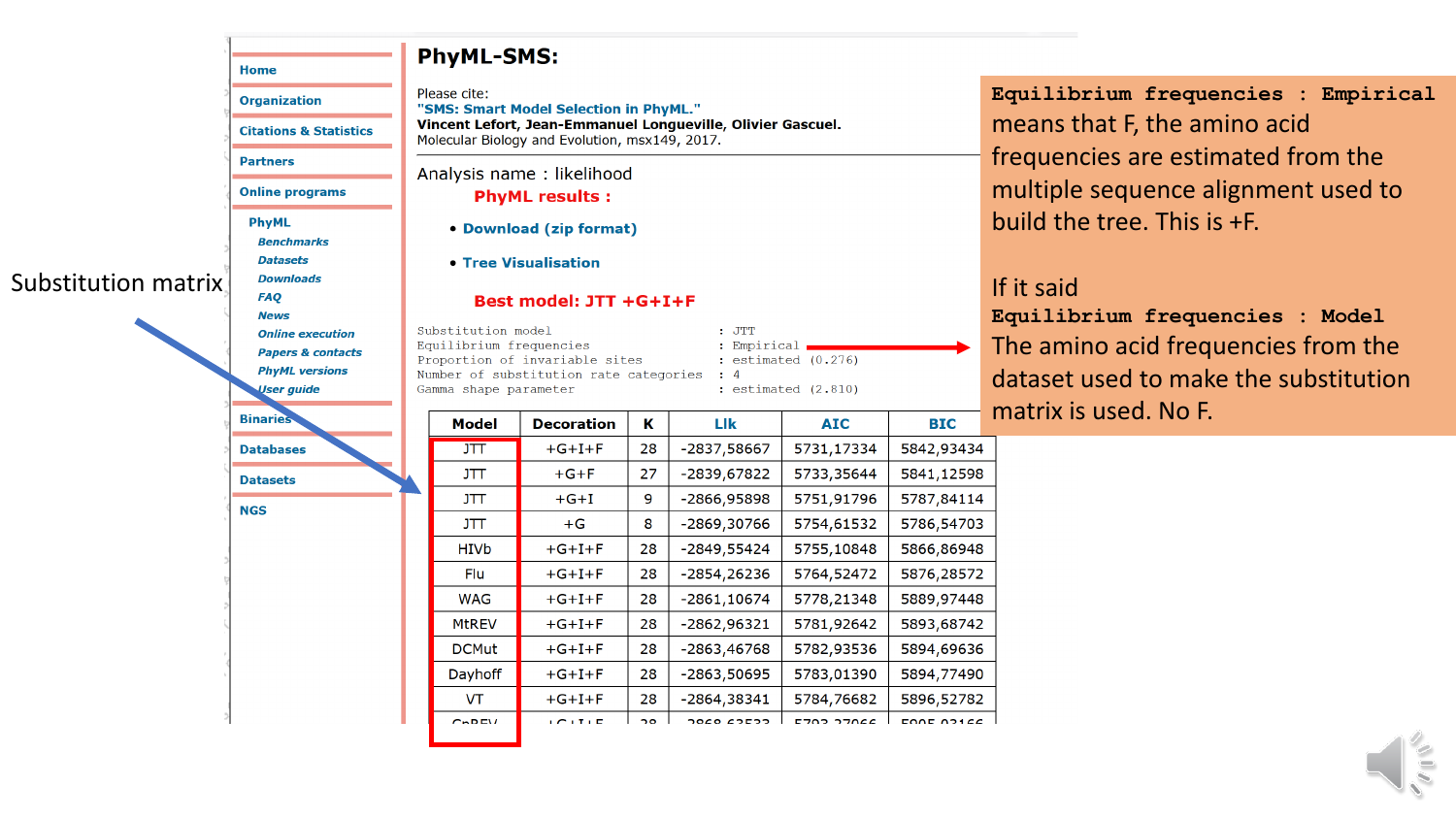# Maximum Likelihood

$$
L_D = f(X|t, v, \theta)
$$

*LD* likelihood *X* data (sequence alignment) *t* tree *v* branch lengths θ model of evolution

- Where do the trees & branch lengths come from?
	- Starting tree a distance tree
	- Generate a set of similar trees
	- Calculate  $L_{\text{D}}$
	- Continue with the tree that has the maximum  $L_D$
	- Generate a set of similar trees and repeat until no better tree is found.

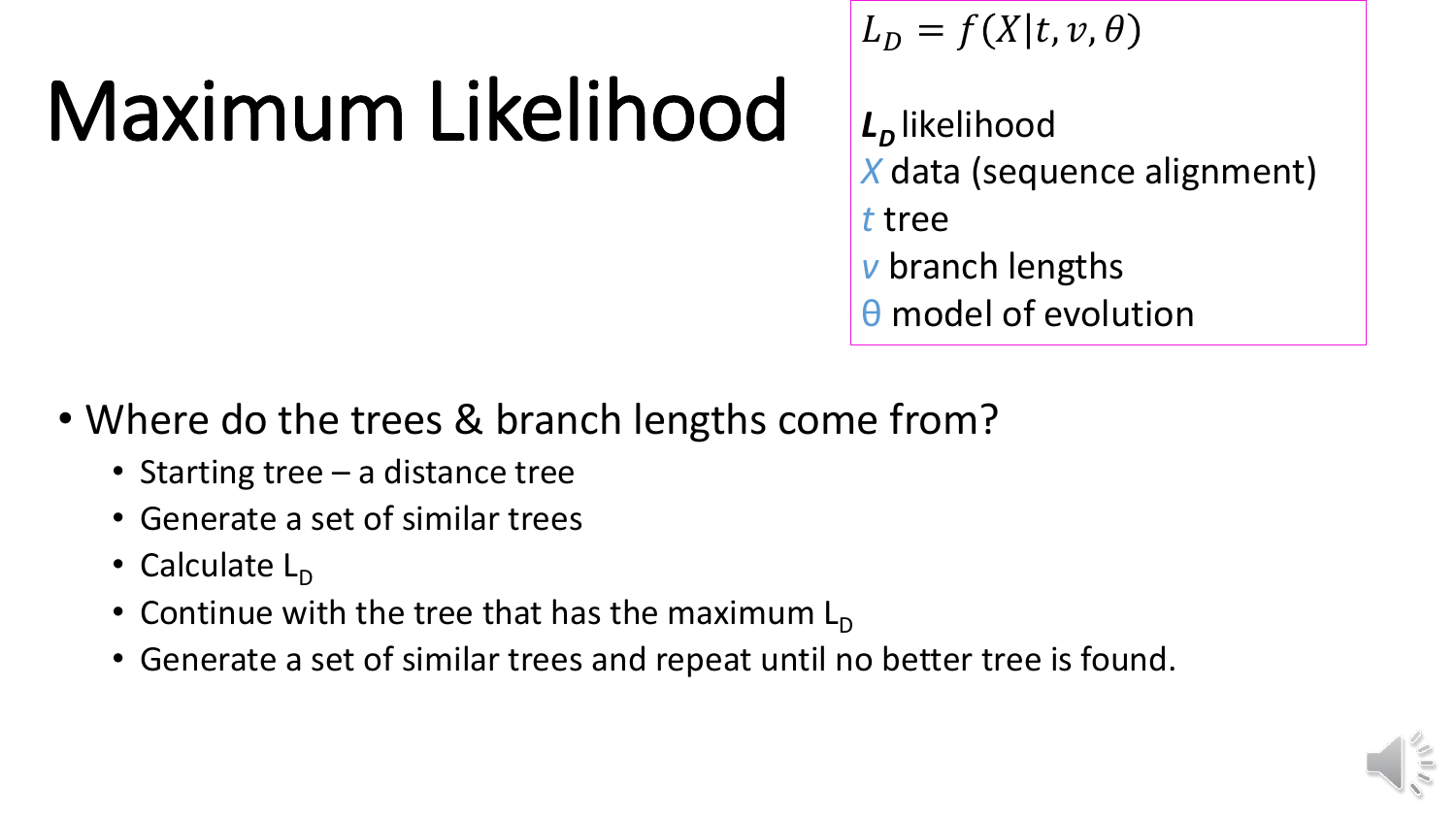How confident can we be that the final tree represents the true history?

#### **Bootstrapping**

- Random sampling of the data => Many trees
- In this tree distribution
- How often is a node/branch reoccurring?

**Posterior probability or likelihood supports at nodes http://www.nhm.ac.uk/galleries/galleries-**



home/treasures/specimens/darwin-origins/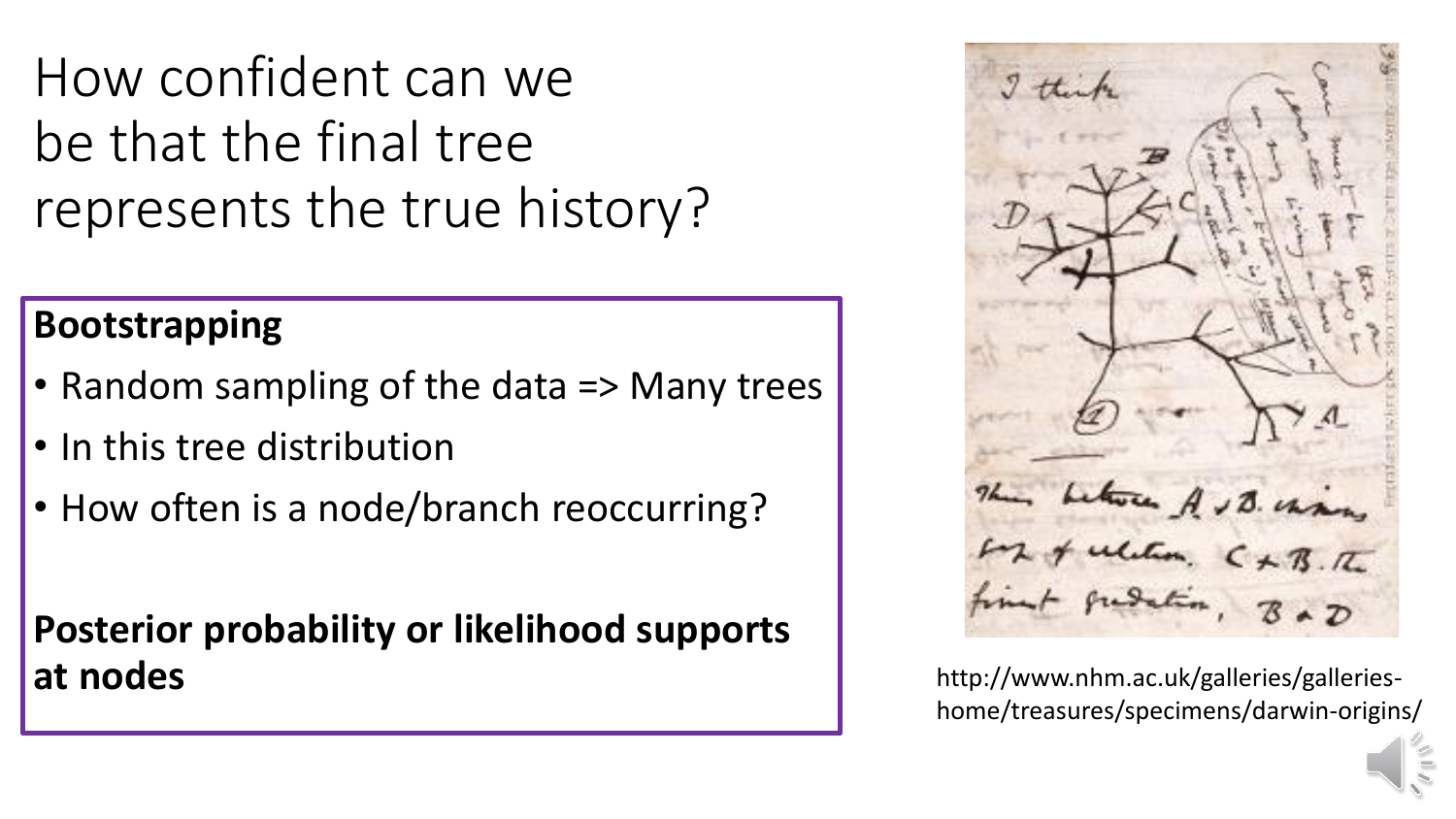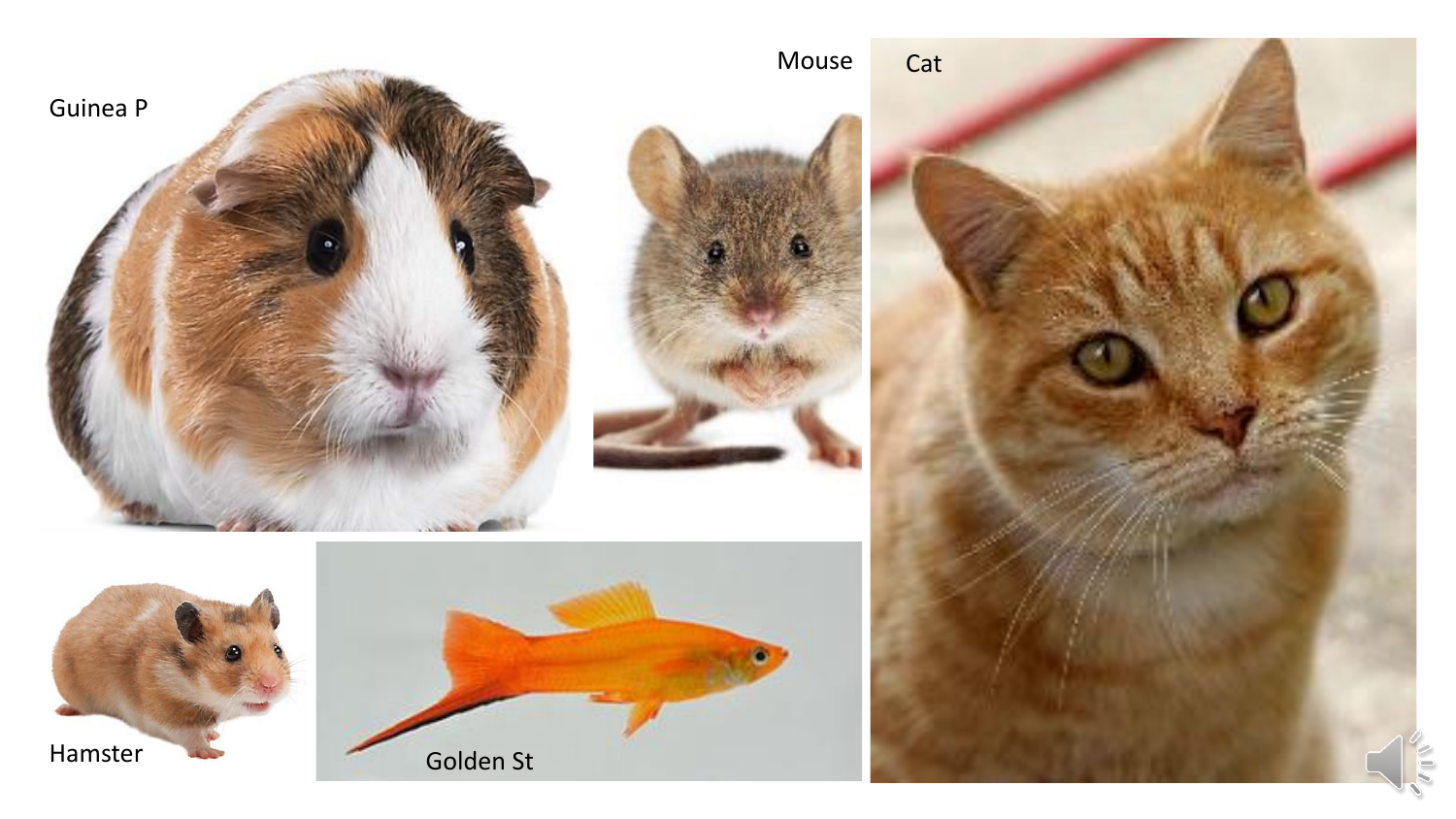These panels show the same tree.

- A. Unrooted (as is from the treebuilder)
- B. Rooted at midpoint
- C. Rooted with outgroup



| $-CAT$<br>GUINEA_P | A.                     |
|--------------------|------------------------|
| -MOUSE             |                        |
| -HAMSTER           |                        |
|                    | <del>-</del> GOLDEN_ST |
| $0.2\,$            |                        |